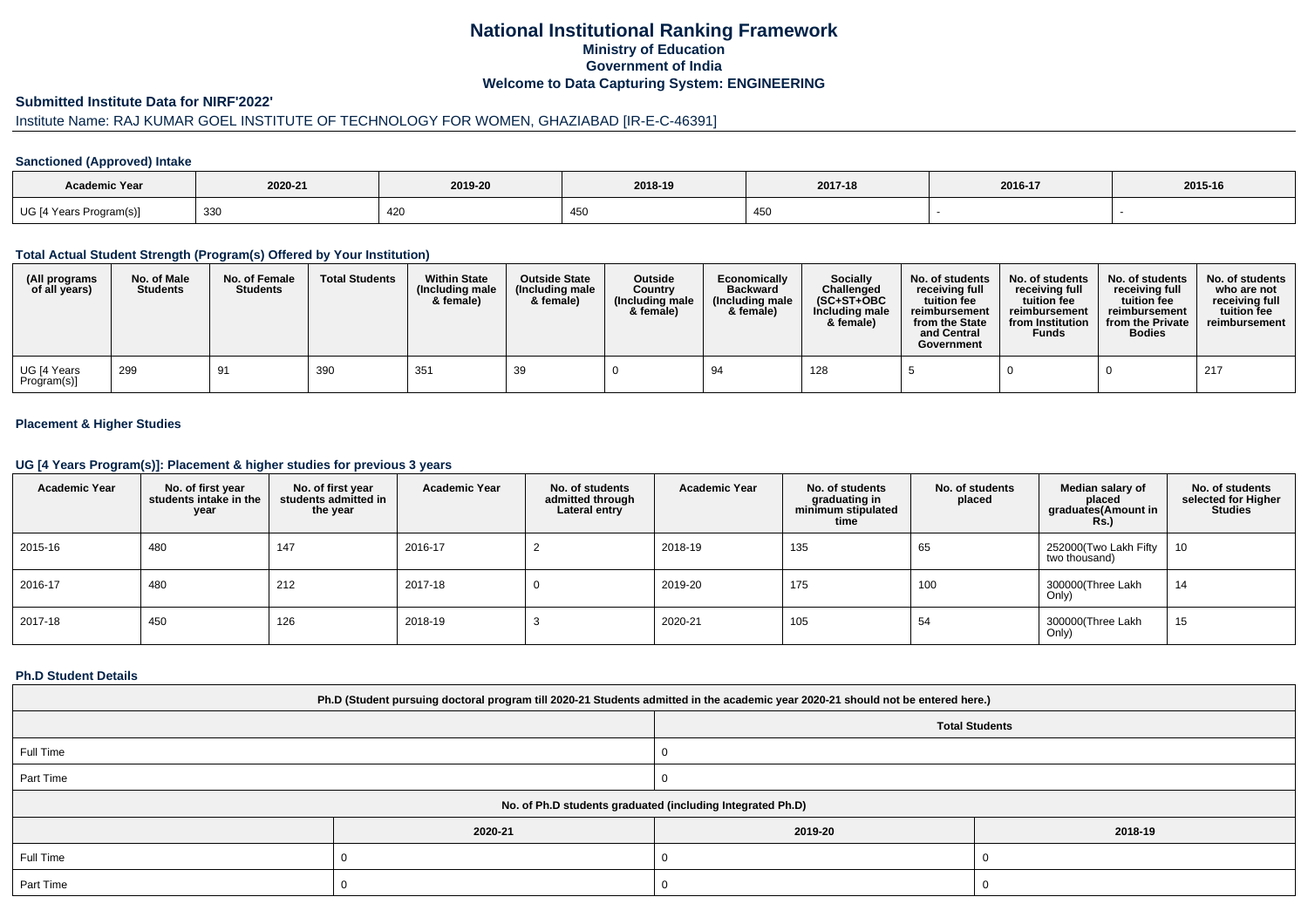### **Financial Resources: Utilised Amount for the Capital expenditure for previous 3 years**

| <b>Academic Year</b>                                                                                                                                                                      | 2020-21                                                          | 2019-20                                                       | 2018-19                                                                |  |  |  |  |  |
|-------------------------------------------------------------------------------------------------------------------------------------------------------------------------------------------|------------------------------------------------------------------|---------------------------------------------------------------|------------------------------------------------------------------------|--|--|--|--|--|
|                                                                                                                                                                                           | <b>Utilised Amount</b>                                           | <b>Utilised Amount</b>                                        | <b>Utilised Amount</b>                                                 |  |  |  |  |  |
| Annual Capital Expenditure on Academic Activities and Resources (excluding expenditure on buildings)                                                                                      |                                                                  |                                                               |                                                                        |  |  |  |  |  |
| Library (Books, Journals and e-Resources only)                                                                                                                                            | 16101 (sixteen thousand one hundred one)                         | 49794 (forty nine thousand seven hundred ninety four)         | 112428 (one hundred twelve thousand four hundred twenty<br>eight)      |  |  |  |  |  |
| New Equipment and software for Laboratories                                                                                                                                               | 192311 (one hundred ninety two thousand three hundred<br>eleven) | 319824 (0)                                                    | 356433 (three hundred fifty six thousand four hundred thirty<br>three) |  |  |  |  |  |
| <b>Engineering Workshops</b>                                                                                                                                                              | $0$ (zero)                                                       | 599550 (five hundred ninety nine thousand five hundred fifty) | 601800 (six hundred one thousand eight hundred)                        |  |  |  |  |  |
| Other expenditure on creation of Capital Assets (For setting up<br>classrooms, seminar hall, conference hall, library, Lab, Engg<br>workshops excluding expenditure on Land and Building) | 105157 (one hundred five thousand one hundred fifty seven)       | 75994 (seventy five thousand nine hundred ninety four)        | 710225 (seven hundred ten thousand two hundred twenty five)            |  |  |  |  |  |

### **Financial Resources: Utilised Amount for the Operational expenditure for previous 3 years**

| Academic Year                                                                                                                                                                                  | 2020-21                                                                              | 2019-20                                                                          | 2018-19                                                                               |  |  |  |  |  |
|------------------------------------------------------------------------------------------------------------------------------------------------------------------------------------------------|--------------------------------------------------------------------------------------|----------------------------------------------------------------------------------|---------------------------------------------------------------------------------------|--|--|--|--|--|
|                                                                                                                                                                                                | <b>Utilised Amount</b>                                                               | <b>Utilised Amount</b>                                                           | <b>Utilised Amount</b>                                                                |  |  |  |  |  |
| <b>Annual Operational Expenditure</b>                                                                                                                                                          |                                                                                      |                                                                                  |                                                                                       |  |  |  |  |  |
| Salaries (Teaching and Non Teaching staff)                                                                                                                                                     | 16970355 (sixteen million nine hundred seventy thousand<br>three hundred fifty five) | 21388024 (twenty one million three hundred eighty eight<br>thousand twenty four) | 30205269 (thirty million two hundred five thousand two<br>hundred sixty nine)         |  |  |  |  |  |
| Maintenance of Academic Infrastructure or consumables and<br>other running expenditures(excluding maintenance of hostels<br>and allied services, rent of the building, depreciation cost, etc) | 10261053 (ten million two hundred sixty one thousand fifty<br>three)                 | 15858659 (0)                                                                     | 19828540 (nineteen million eight hundred twenty eight<br>thousand five hundred forty) |  |  |  |  |  |
| Seminars/Conferences/Workshops                                                                                                                                                                 | 0 (zero)                                                                             | $0$ (zero)                                                                       | 44988 (0)                                                                             |  |  |  |  |  |

#### **IPR**

| Calendar year            | 2020 | 2019 | 2018 |
|--------------------------|------|------|------|
| No. of Patents Published |      |      |      |
| No. of Patents Granted   |      |      |      |

### **Sponsored Research Details**

| <b>Financial Year</b>                    | 2020-21 | 2019-20 | 2018-19 |
|------------------------------------------|---------|---------|---------|
| Total no. of Sponsored Projects          |         |         |         |
| Total no. of Funding Agencies            |         |         |         |
| Total Amount Received (Amount in Rupees) |         |         |         |
| Amount Received in Words                 | Zero    | Zero    | Zero    |

## **Consultancy Project Details**

| <b>Financial Year</b>                              | 2020-21 | 2019-20 | 2018-19 |  |
|----------------------------------------------------|---------|---------|---------|--|
| Total no. of Consultancy Projects<br>$\sim$ $\sim$ |         |         |         |  |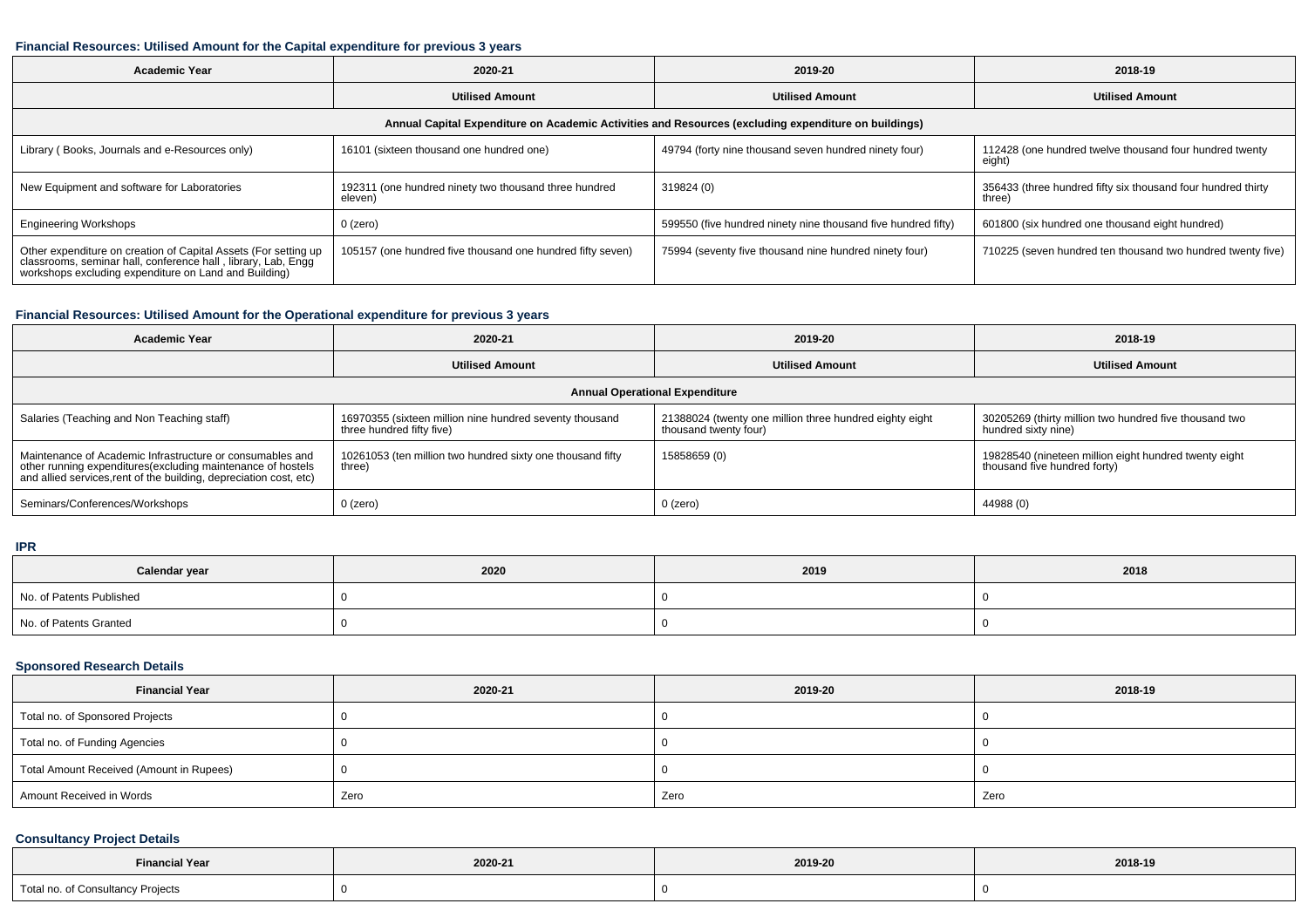| Total no. of Client Organizations        |      |      |      |
|------------------------------------------|------|------|------|
| Total Amount Received (Amount in Rupees) |      |      |      |
| Amount Received in Words                 | Zero | Zero | Zero |

## **PCS Facilities: Facilities of physically challenged students**

| 1. Do your institution buildings have Lifts/Ramps?                                                                                                         | Yes, more than 80% of the buildings |
|------------------------------------------------------------------------------------------------------------------------------------------------------------|-------------------------------------|
| 2. Do your institution have provision for walking aids, including wheelchairs and transportation from one building to another for<br>handicapped students? | Yes                                 |
| 3. Do your institution buildings have specially designed toilets for handicapped students?                                                                 | Yes, less than 40% of the buildings |

### **Faculty Details**

| Srno            | Name                       | Age | Designation                | Gender | Qualification | <b>Experience (In</b><br>Months) | <b>Currently working</b><br>with institution? | <b>Joining Date</b> | <b>Leaving Date</b>      | <b>Association type</b> |
|-----------------|----------------------------|-----|----------------------------|--------|---------------|----------------------------------|-----------------------------------------------|---------------------|--------------------------|-------------------------|
| $\overline{1}$  | Dr Manorma<br>Sharma       | 53  | Professor                  | Female | Ph.D          | 283                              | Yes                                           | 02-08-2008          | $\overline{\phantom{a}}$ | Regular                 |
| $\overline{2}$  | Dr Rakesh Goel             | 62  | Professor                  | Male   | Ph.D          | 392                              | Yes                                           | 11-11-2008          | $\sim$                   | Regular                 |
| $\mathbf{3}$    | Dr Jai Prakash<br>Navai    | 46  | Associate Professor        | Male   | Ph.D          | 264                              | Yes                                           | 17-10-2008          | $\sim$                   | Regular                 |
| $\overline{4}$  | Dr Rashi Saxena            | 41  | <b>Assistant Professor</b> | Female | Ph.D          | 156                              | Yes                                           | 27-02-2019          | $\sim$                   | Regular                 |
| $5\phantom{.0}$ | Mr Anil Kumar<br>Gankotiya | 40  | <b>Assistant Professor</b> | Male   | M.Tech        | 168                              | Yes                                           | 14-07-2010          | $\mathbf{u}$             | Regular                 |
| 6               | Ms Khushboo<br>Pandey      | 33  | <b>Assistant Professor</b> | Female | M.Tech        | 132                              | Yes                                           | 04-08-2014          | $\overline{\phantom{a}}$ | Regular                 |
| $\overline{7}$  | Ms Nidhi Garg              | 39  | <b>Assistant Professor</b> | Female | M.Tech        | 204                              | Yes                                           | 17-07-2008          | $\overline{\phantom{a}}$ | Regular                 |
| 8               | Ms Deepali Singhal         | 34  | <b>Assistant Professor</b> | Female | M.E.          | 156                              | Yes                                           | 18-08-2010          | $\sim$                   | Regular                 |
| 9               | Ms Aarti Chardhary         | 31  | <b>Assistant Professor</b> | Female | M.Tech        | 84                               | Yes                                           | 02-09-2019          | $\sim$                   | Regular                 |
| 10              | Mr Gaurav                  | 28  | <b>Assistant Professor</b> | Male   | M.Tech        | 24                               | Yes                                           | 01-08-2019          | $\sim$                   | Regular                 |
| 11              | Mr Nitin Kumar             | 33  | <b>Assistant Professor</b> | Male   | M.Tech        | 120                              | Yes                                           | 08-11-2021          | $\sim$                   | Regular                 |
| 12              | Mr Gyandendra<br>Maurya    | 40  | <b>Assistant Professor</b> | Male   | M.Tech        | 192                              | Yes                                           | 28-02-2011          | $\overline{\phantom{a}}$ | Regular                 |
| 13              | Mr Anupam Kumar<br>Saini   | 38  | <b>Assistant Professor</b> | Male   | M.E.          | 180                              | Yes                                           | 06-10-2010          | $\sim$                   | Regular                 |
| 14              | Mr Anubhav Kumar           | 35  | <b>Assistant Professor</b> | Male   | M.Tech        | 180                              | Yes                                           | 06-08-2013          | $\mathbf{u}$             | Regular                 |
| 15              | Mr Naveen Dubey            | 36  | Assistant Professor        | Male   | M.E.          | 156                              | Yes                                           | 07-08-2008          | $\mathbf{u}$             | Regular                 |
| 16              | Mr Sandeep Kumar<br>Singh  | 36  | <b>Assistant Professor</b> | Male   | M.Tech        | 168                              | Yes                                           | 15-09-2010          | $\sim$                   | Regular                 |
| 17              | Ms Neha Kamboj             | 33  | <b>Assistant Professor</b> | Female | M.Tech        | 108                              | Yes                                           | 13-08-2015          | $\sim$                   | Regular                 |
| 18              | Dr Abha Vats               | 53  | Associate Professor        | Female | Ph.D          | 180                              | Yes                                           | 08-04-2021          | $\sim$                   | Regular                 |
| 19              | Mr Lokesh Kumar<br>Gupta   | 38  | <b>Assistant Professor</b> | Male   | M. Phil       | 156                              | Yes                                           | 15-07-2008          | $\overline{\phantom{a}}$ | Regular                 |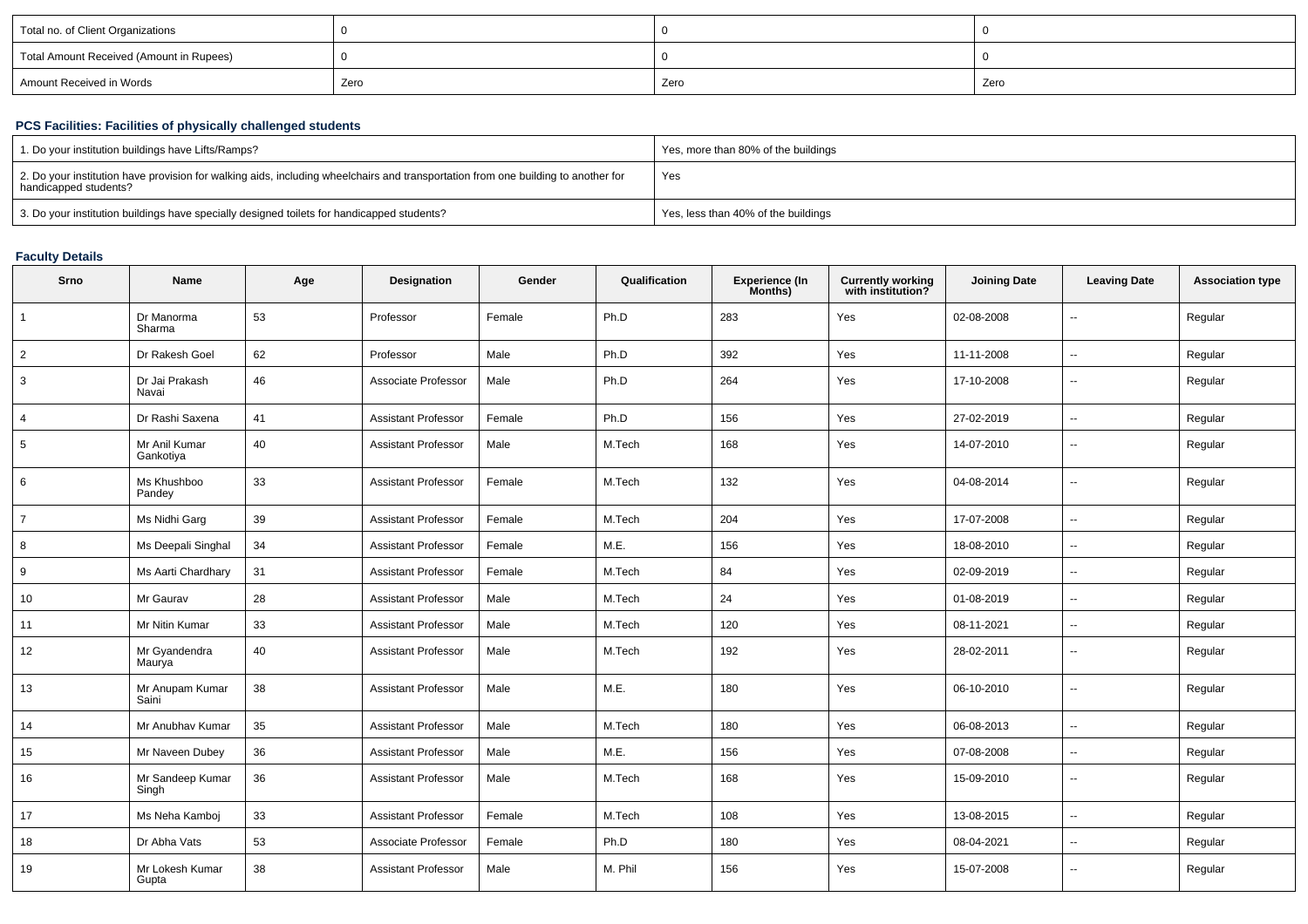| 20 | Ms Manjusha<br>Kamboi  | 41 | <b>Assistant Professor</b> | Female | M.Tech        | 59  | Yes | 15-07-2016 | $\overline{a}$           | Regular |
|----|------------------------|----|----------------------------|--------|---------------|-----|-----|------------|--------------------------|---------|
| 21 | Ms Kanchan Mishra      | 35 | <b>Assistant Professor</b> | Female | M.Tech        | 59  | Yes | 18-07-2016 |                          | Regular |
| 22 | Ms Richa Sharma        | 35 | <b>Assistant Professor</b> | Female | M.Tech        | 143 | Yes | 15-07-2009 | $\sim$                   | Regular |
| 23 | Mr Rahul Kumar         | 36 | <b>Assistant Professor</b> | Male   | M.Tech        | 59  | Yes | 15-07-2016 |                          | Regular |
| 24 | Ms Ritika Tripathi     | 35 | <b>Assistant Professor</b> | Female | M.Tech        | 131 | Yes | 15-07-2010 | $\overline{\phantom{a}}$ | Regular |
| 25 | Ms Charu Gupta         | 35 | <b>Assistant Professor</b> | Female | M.Tech        | 130 | Yes | 15-09-2010 | $\overline{\phantom{a}}$ | Regular |
| 26 | Ms Pragya Gupta        | 39 | <b>Assistant Professor</b> | Female | M.Tech        | 60  | Yes | 19-07-2016 |                          | Regular |
| 27 | Mr Rajeev Kumar        | 40 | <b>Assistant Professor</b> | Male   | M.Tech        | 60  | Yes | 14-07-2016 | $\ddot{\phantom{a}}$     | Regular |
| 28 | Mr Madhur Chauhan      | 39 | <b>Assistant Professor</b> | Male   | M.Tech        | 84  | Yes | 21-08-2014 | $\sim$                   | Regular |
| 29 | Mr Amit Kumar<br>Singh | 33 | <b>Assistant Professor</b> | Male   | M.Tech        | 107 | Yes | 31-08-2012 |                          | Regular |
| 30 | Prof V K Jain          | 73 | Professor                  | Male   | Ph.D          | 31  | Yes | 05-06-2015 | $\overline{\phantom{a}}$ | Regular |
| 31 | Ms Kavita              | 36 | <b>Assistant Professor</b> | Female | M.Tech        | 120 | Yes | 18-07-2011 |                          | Regular |
| 32 | Dr Rajesh Verma        | 52 | Professor                  | Male   | Ph.D          | 62  | Yes | 10-05-2016 | $\overline{\phantom{a}}$ | Regular |
| 33 | Ms Manisha Gupta       | 50 | <b>Assistant Professor</b> | Female | M.A           | 55  | Yes | 06-12-2017 |                          | Regular |
| 34 | Ms Ankita Ranjan       | 28 | <b>Assistant Professor</b> | Female | M.Tech        | 43  | Yes | 06-12-2017 |                          | Regular |
| 35 | Ms Sunita Yadav        | 34 | <b>Assistant Professor</b> | Female | M.Tech        | 43  | Yes | 04-12-2017 | $\sim$                   | Regular |
| 36 | Raghvendra Tiwari      | 36 | <b>Assistant Professor</b> | Male   | M.Tech        | 60  | Yes | 15-07-2016 |                          | Regular |
| 37 | Ashok Yadav            | 40 | <b>Assistant Professor</b> | Male   | Ph.D          | 30  | Yes | 15-01-2019 | $\overline{\phantom{a}}$ | Regular |
| 38 | Sonal Yadav            | 39 | <b>Assistant Professor</b> | Female | M.Tech        | 30  | Yes | 08-01-2019 |                          | Regular |
| 39 | Prachi Juyal           | 37 | <b>Assistant Professor</b> | Female | Ph.D          | 16  | Yes | 02-03-2020 | $\overline{\phantom{a}}$ | Regular |
| 40 | Rajesh Upadhyaya       | 56 | Associate Professor        | Male   | <b>MBA</b>    | 22  | Yes | 16-09-2019 | $\overline{\phantom{a}}$ | Regular |
| 41 | Sumedha Sharma         | 39 | <b>Assistant Professor</b> | Female | M.A           | 46  | Yes | 07-09-2017 | $\sim$                   | Regular |
| 42 | Sujata Jindal          | 48 | <b>Assistant Professor</b> | Female | M.A           | 43  | Yes | 05-12-2017 | $\overline{\phantom{a}}$ | Regular |
| 43 | Ajay Singh             | 31 | <b>Assistant Professor</b> | Male   | M.Tech        | 43  | Yes | 05-12-2017 |                          | Regular |
| 44 | Vijay Kumar            | 37 | Lecturer                   | Male   | <b>B.Tech</b> | 43  | Yes | 05-12-2017 | $\overline{\phantom{a}}$ | Regular |
| 45 | Pooja Sharma           | 32 | Assistant Professor        | Female | MBA           | 46  | Yes | 04-09-2017 |                          | Regular |
| 46 | Priya Kumari           | 28 | Assistant Professor        | Female | M.Tech        | 43  | Yes | 04-12-2017 | $\sim$                   | Regular |
| 47 | Renu Prasad            | 34 | Assistant Professor        | Female | M.Tech        | 43  | Yes | 05-12-2017 | $\sim$                   | Regular |
| 48 | Swati Garg             | 28 | <b>Assistant Professor</b> | Female | M.Tech        | 43  | Yes | 05-12-2017 | н.                       | Regular |
| 49 | Sachin Sharma          | 35 | <b>Assistant Professor</b> | Male   | <b>MBA</b>    | 43  | Yes | 06-06-2017 | $\sim$                   | Regular |
| 50 | Abhimanyu Jena         | 35 | <b>Assistant Professor</b> | Male   | MBA           | 43  | Yes | 06-12-2017 | $\sim$                   | Regular |
| 51 | Shruthy Govindan       | 32 | <b>Assistant Professor</b> | Female | M.Tech        | 43  | Yes | 04-12-2017 | $\sim$                   | Regular |
| 52 | Vikki Singh            | 37 | <b>Assistant Professor</b> | Male   | MBA           | 43  | Yes | 06-12-2017 | $\overline{\phantom{a}}$ | Regular |